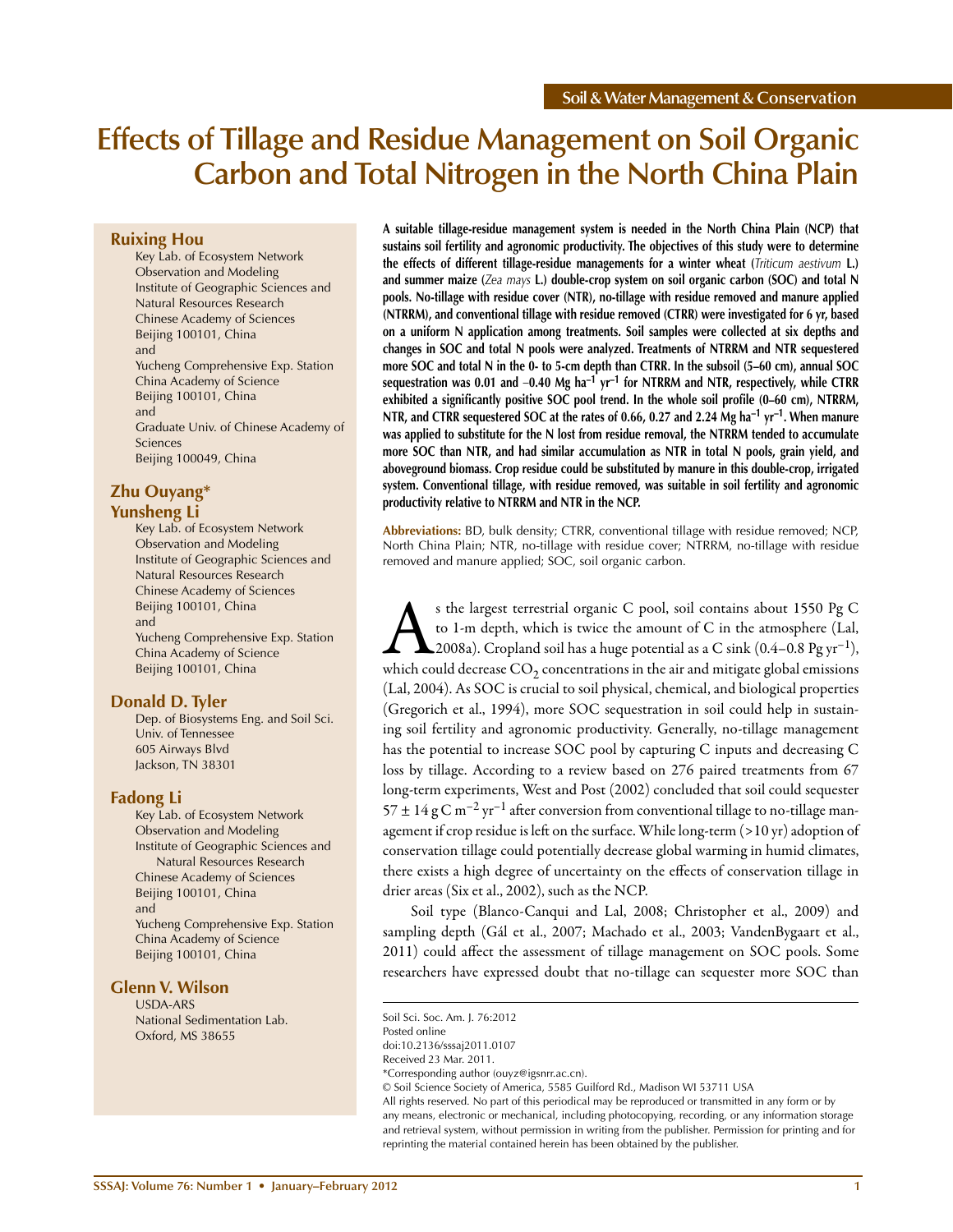conventional tillage over the entire soil profile. Baker et al. (2007) highlighted the fact that ignoring the subsoil could create bias in sampling, thereby exaggerating the positive effect of no-tillage management on SOC pool over conventional tillage. Recently, a review of such studies (Luo et al., 2010) analyzed 69 pairedexperiments and concluded that no-tillage did not improve the SOC pool more than conventional tillage down to 40-cm depth. They found that the SOC pool increased in the 0- to 10-cm depth by  $3.15 \pm 2.42$  t ha<sup>-1</sup>, but declined in the 20- to 40-cm depth by  $3.30 \pm 1.61$  t ha<sup>-1</sup> after adoption of no-tillage. Du et al. (2010) studied SOC and total N responses to conventional tillage with and without residue, as compared to rotary tillage and no-tillage for a wheat–corn double crop system in the NCP. They found that the no-tillage system had higher SOC and total N concentrations in the upper 10 cm but lower concentrations in the 10- to 20-cm depth that offset each other such that total SOC pool in the 0- to 30-cm profile were not different except for the conventional tillage without residue treatment. Syswerda et al. (2011) compared conventional tillage to no-tillage in a corn– soybean–wheat rotation in the northern U.S. Corn Belt. They found that surface SOC concentrations and total C pool under no-tillage were significantly greater than conventional tillage and the gains in C sequestration were not offset by C changes with depth. VandenBygaart et al. (2011) found that despite the concerns with only sampling the surface, deep sampling did not improve the ability to determine differences due to land management in SOC pools.

Furthermore, time is important on the influence of tillage on SOC (Christopher et al., 2009). After no-tillage management adoption or conversion back to conventional tillage, soil needs time to establish a new equilibrium between C inputs and outputs. The time could be 6 to 8 yr for the SOC pool in the 0 to 30-cm depth of tropical soils (Six et al., 2002).

Addition of crop residue plays an important role in SOC sequestration in improving soil structure, soil water-holding capability, and soil erosion prevention (Lal, 2009). Crop residue is important to soil nutrient cycling and soil fertility. Crop residue removal will cause the depletion of soil nutrition (such as N, P, K) which could decrease agronomic productivity and increase soil degradation (Blanco-Canqui et al., 2009; Tarkalson et al., 2009). Lal (2009) estimated that residue contained 18 to 62 kg  $Mg^{-1}$ of agronomically important nutrients, depending on the type of residue produced and its nutrient content, which would be equivalent to 83% global fertilizer consumption in 2001.

However, the effect of surface residue on SOC sequestration was limited in no-tillage. Gale and Combadellar (2000) distinguished the beneficial effects of no-tillage on SOC sequestration from residue- and root-derived C by a stimulated experiment. They found only  $16\%$   $^{14}$ C in the surface residue was in the soil after 360 d; in contrast,  $42\%$  of root-derived  $14C$  was still in the soil. Kochsiek et al. (2009) found that irrigation could increase the rate of litter-C decomposition which indicated that residue-derived C would be encouraging in respiring as  $CO<sub>2</sub>$  in irrigation no-tillage field.

Recently, with the increasing demand of biofuel around the world, concern has been expressed over the use of crop residues for biofuel production (Lal, 2008b; Tilman et al., 2009). So there is much debate about the reasonable utilization of crop residues.

Application of manure could increase SOC, and the nutrient input could improve soil fertility and soil structure ( Jarecki et al., 2005; Mikha and Rice, 2004; Rochette and Gregorich, 1998). Jiao et al. (2004, 2006) found that aggregate stability (>2 mm) and nutrient retention were improved when manure and mineral fertilizer were applied in combination at a rate of 30 Mg  $ha^{-1}$ , as compared to mineral fertilization alone. Thelen et al. (2010) concluded that manure and compost help NT systems decrease the net global warming potential of  $CO<sub>2</sub>$  emissions relative to nonmanure systems; therefore, manure could play a similar role as crop residue by improving soil C and nutrient pools. The use of manure as a substitute for crop residue removal under NT has the potential to optimize the use of residue and manure and sustain agricultural development.

The NCP is one of the most important agricultural regions for supplying food (Du et al., 2010) and the production of crop residue (Liu et al., 2008). Crop residue in this region is essentially completely removed from the surface and used for multiple purposes, including heating and animal feed. The remaining stubble is incorporated annually by conventional tillage. A sustainable agricultural system in this region would provide security for China's food and biofuel production. It is, therefore, necessary to evaluate the effects of no-tillage and residue management on the SOC and total N pools in the NCP.

The objectives of this study were (i) to determine the effects of no-tillage compared to conventional tillage with and without residue on the SOC and total N pools of the soil profile (0–60 cm); (ii) to know whether crop residue could be substituted by manure in no-tillage when applied at an equivalent N rate; and (iii) to develop a sustainable tillage-residue management system based on their effects on SOC and total N pools, and grain yields in the NCP. To evaluate these effects on SOC and total N pools, long-term experiments are needed. Since 2003, the Agriculture Research Service of U.S. Department of Agriculture (USDA-ARS) and the Institute of Geographic Sciences and Natural Resources Research (IGSNRR) of Chinese Academy of Sciences have been conducting a bilateral project on conservation tillage in the NCP.

# **MATERIALS AND METHODS Site Description**

This study was conducted at Yucheng Comprehensive Experiment Station of China Academy of Science (36°50′ N,116°34′ E,elevation is 20 m), which is along the lower reach of the Yellow River in the NCP. It is located in a semiarid climate, with annual mean temperature of 13.4°C and mean precipitation of 567 mm during the past 25 yr (from 1985– 2009). Approximately 70% of annual precipitation occurs between June and September. The soil is classified as a Calcaric fluvisols according to the FAO-Uneson system, surface soil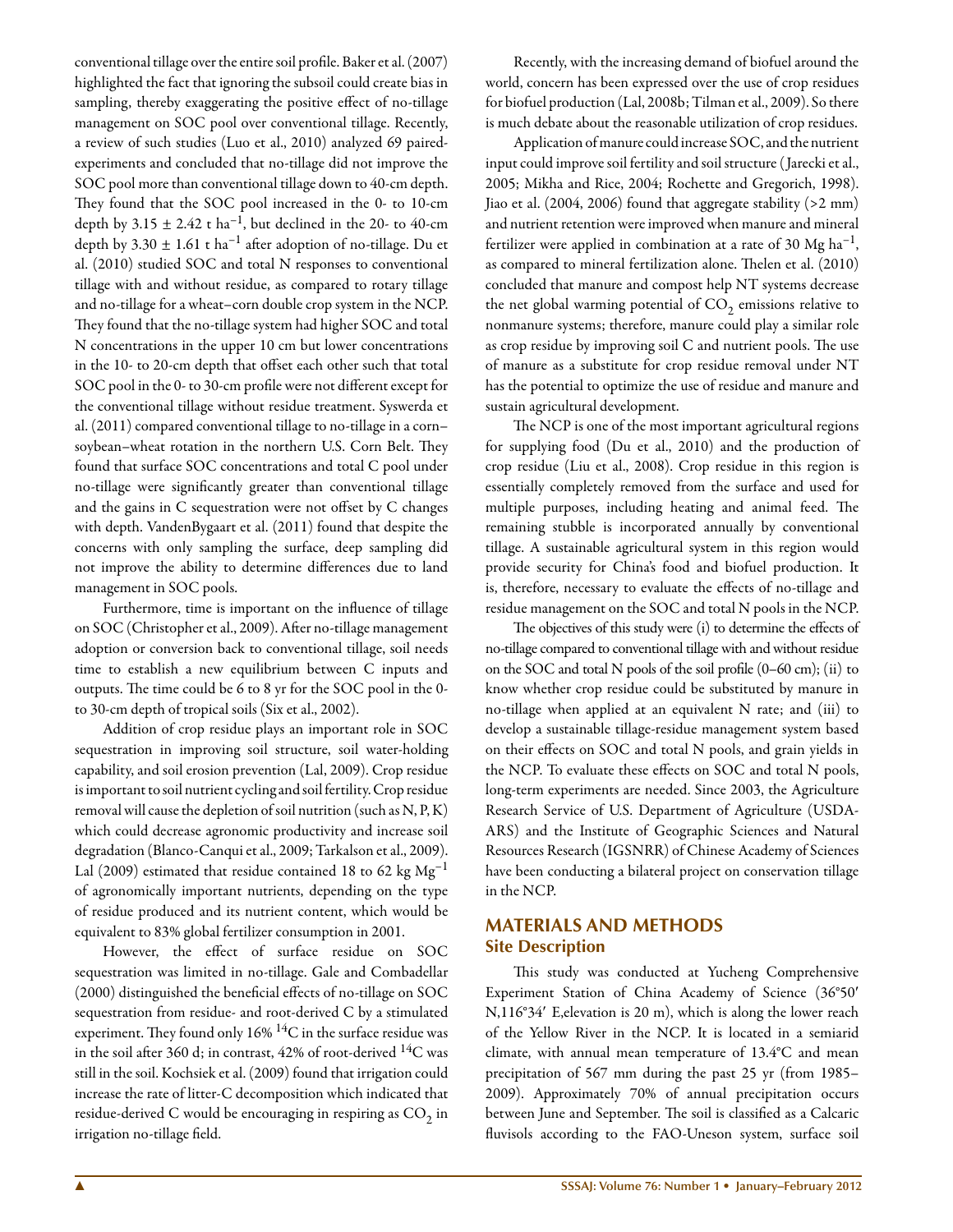**Table 1. Nutrient management under different treatments for winter wheat and summer maize growing seasons.**

| <b>Treatments+</b>                                                                                                                        | Winter wheat                                                                                                                                                                                  | Summer maize               |  |  |  |  |
|-------------------------------------------------------------------------------------------------------------------------------------------|-----------------------------------------------------------------------------------------------------------------------------------------------------------------------------------------------|----------------------------|--|--|--|--|
| <b>NTRRM</b>                                                                                                                              | 112.5 Kg N ha <sup>-1</sup> of mineral fertilizer and 124.5 Kg N ha <sup>-1</sup> of urea + 4 Mg ha <sup>-1</sup> of<br>dry matter cattle manure                                              | 175 Kg N $ha^{-1}$ of urea |  |  |  |  |
| <b>NTR</b>                                                                                                                                | 112.5 Kg N ha <sup>-1</sup> of mineral fertilizer and 124.5 Kg N ha <sup>-1</sup> of urea + 6 Mg ha <sup>-1</sup> of straw 175 Kg N ha <sup>-1</sup> of urea + 4 Mg ha <sup>-1</sup> of straw |                            |  |  |  |  |
| <b>CTRR</b>                                                                                                                               | 112.5 Kg N ha <sup>-1</sup> of mineral fertilizer and 172.5 Kg N ha <sup>-1</sup> of urea                                                                                                     | 207 Kg N $ha^{-1}$ of urea |  |  |  |  |
| t NTRRM, no-tillage with residue removed and manure added; NTR, no-tillage with residue; CTRR, conventional tillage with residue removed. |                                                                                                                                                                                               |                            |  |  |  |  |

texture is silt loam (sand, 12%; silt, 66%; clay, 22%), according to the USDA classification system, with a pH of 8.6. Winter wheat and summer maize double cropping is predominant in the NCP. Depending on precipitation, winter wheat is irrigated, using local groundwater, two to three times each season (70–80 mm each time), while summer maize is irrigated only in dry summers.

#### **Experimental Design and Management**

The long-term conservation tillage experiments had three treatments, based on the same N rate: NTR, NTRRM, and CTRR. There were three replications for each treatment which were arranged randomly. The plot size was  $300 \text{ m}^2$  (7.5 m width  $\times$  40 m length). Winter wheat was seeded between 10 and 15 October, and harvested during the first 10 d of June. Then summer maize was seeded 5 d later. After harvest, standing stubble of each treatment was cut to the same height, 15 to 20 cm for wheat and 10 cm for maize, and all other residues were removed for the residue removal treatments (NTRRM and CTRR).

Before the establishment of tillage treatments, the study field was conventionally tilled for 5 yr (from 1998–2003) with winter wheat and summer maize double-cropped. All plots were tilled deeper than 30-cm depth to remove possible plow pans. For the CTRR treatment, a rotary tiller was used with a tillage depth of about 10 to 15 cm which fully incorporated standing stubble into the soil after maize harvest. There was no tillage before maize seeding which is historically common in the NCP. After harvest of NTR treatment, crop residues were chopped into pieces (about 5 cm length) by hand, plots were covered by residue at fixed rates of  $4 \text{ Mg } \text{ha}^{-1} \text{ yr}^{-1}$  (wheat straw) and 6 Mg ha<sup>-1</sup> yr<sup>-1</sup> (maize stover). For NTRRM treatment, dry cattle (*Bos taurus*) manure at a rate of 4 Mg ha–1 yr–1 was applied on the surface before winter wheat seeding.

The three treatments had the same total N application rate (Table 1), 492 kg N ha<sup>-1</sup> yr<sup>-1</sup>, but part of the N application was from different sources. The N application rate as mineral fertilizer under NTR, NTRRM, and CTRR systems was 412 kg N ha<sup>-1</sup> yr<sup>-1</sup>. But an additional 80 kg N ha<sup>-1</sup> yr<sup>-1</sup> was applied as mineral fertilizer for CTRR, as dry manure for NTRRM and as residue for the NTR treatments. Details of dry cattle manure and crop residue composition are shown in Table 2. All other management procedures were identical for the three treatments, with herbicide (2,4-Dichlorophenoxyacetic acid butylate) and insecticide (40% dimethoate, *O*,*O*-dimethyl *S*-[2- (methylamino)-2-oxoethyl] dithiophosphate) spraying

N (as urea), P (as  $P_2O_5$ ) and K (as  $K_2O$ ) at rate of 12: 19: 13, and the application rates were 116 kg N ha<sup>-1</sup>, 178 kg P ha<sup>-1</sup> and 122 kg K ha<sup>-1</sup>, respectively.

# **Soil Sampling and Analysis**

Soil samples were collected in 0- to 2.5, 2.5- to 5, 5- to 10, 10- to 20, 20- to 40 and 40- to 60-cm depth increments after the harvest of wheat and maize each year. Soil samples were collected at five randomly chosen places in each plot by hand augur (4.6 cm diam.), then mixed together to make a composite sample for each soil depth. Samples were air-dried and passed through a 2-mm sieve for chemical analysis. Soil cores were collected in triplicate from these same six soil depths using stainless steel rings  $(50 \text{ cm}^3)$  for bulk density determination.

Soil pH was measured in 1:5 soil/water suspension. Soil organic carbon was determined by oxidation method with  $K_2Cr_2O_7-H_2SO_4$  (Lu, 1999). In brief, approximately 0.5 g soil sieved through a 0.25-mm sieve, with roots and stone carefully removed by hand, was digested with 5 mL of 1M  $K_2Cr_2O_7$  and 10 mL of concentrated  $H_2SO_4$  at 150°C for 30 min, followed by titration of digests with  $FeSO_4$ . Soil total N was quantified using a Kjeldahl digestion procedure with  $NH_4-N$  analyzed colorimetrically (Gallaher et al., 1976). In this study, we used the data from June and October in 2004 (after wheat and maize harvest, respectively), October 2005, June 2006, October 2007, June 2009 and October 2009. To avoid the effects of differing soil bulk density among treatments, a common equivalent soil mass (Ellert and Bettany, 1995) was used for calculating SOC and total N pools at each depth.

#### **Statistical Analyses**

The effects of 6 yr of tillage-residue managements on SOC, total N, soil bulk density, soil C/N ratio, crop yield and aboveground biomass were determined by ANOVA. Significance was determined by LSD at the 0.05 level using SPSS for Windows, version 11.5 (SPSS Inc., Champaign, IL). The change in soil properties with time was determined by Sigmaplot 10.0 software (Systat Inc., Chicago, IL).

**Table 2. Composition of manure and crop residue.**

|   |       |                        | Element Dry cattle manure Winter wheat residue Summer maize residue |  |  |
|---|-------|------------------------|---------------------------------------------------------------------|--|--|
|   |       | - g kg <sup>-1</sup> — |                                                                     |  |  |
|   | ndt   | 421.13                 | 375.40                                                              |  |  |
| N | 19.61 | 6.80                   | 9.03                                                                |  |  |
| D | 10.52 | 0.32                   | 0.67                                                                |  |  |
| K | 16.74 | 13.21                  | 26.17                                                               |  |  |
|   |       |                        |                                                                     |  |  |

† nd stands for no data. Data was measured in 2003.

in May, and N, P, and K applied as compound fertilizer which is an inorganic chemical fertilizer and contains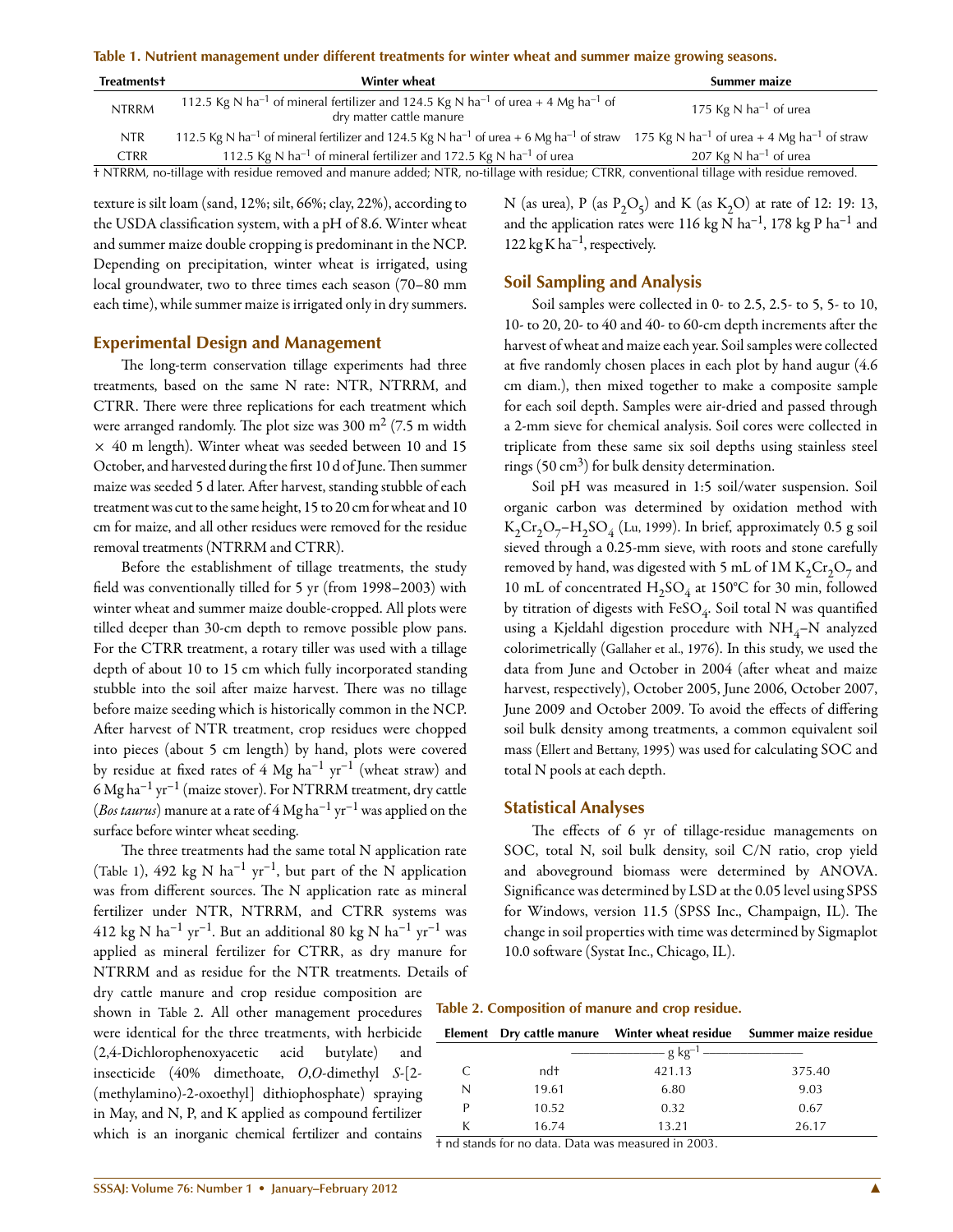

**Fig. 1. Soil bulk density from 2004 to 2009 for no-tillage with residue removed and manure applied (NTRRM), no-tillage with residue cover (NTR), and conventional tillage with residue removed (CTRR) treatments in six depths. Error bars stand for LSD (***P* **< 0.05) for comparison among tillage treatments at the same soil layer. Soil bulk density fluctuation ranges shown by the upper and lower horizontal lines which represent 95% confidential interval.**

# **RESULTS Soil Bulk Density**

The impacts of treatments on soil bulk density (BD) at six depths during 2004 to 2009 are shown in Fig. 1. Soil BD under three treatments tended to fluctuate in the upper two depths. Limited differences in BD were observed at 5- to 10-cm depth where the soil was denser in NTRRM and NTR treatments than in CTRR from October 2007 to October 2009. Based on a similar range of fluctuations among treatments in each soil depth, 95% confidence was used to describe the fluctuations of the means of soil BD over the 6 yr. The results showed that the fluctuation ranges tended to decrease with depth. In 0- to 2.5-cm depth, fluctuation range was 0.23 g  $cm^{-3}$  (95% confidential interval is 1.23–1.46) and decreased to 0.08 g  $cm^{-3}$  in 40to 60-cm depth (95% confidential interval is 1.37–1.45). In the upper soil depths (0–20 cm), the range was about 0.2 g cm<sup>-3</sup>. In

the deeper soil depths, however, it was  $0.1$  g cm<sup>-3</sup> for 20- to 40cm or even less at 40- to 60-cm depth.

#### **Soil Organic Carbon and Nitrogen Concentration**

Regression analysis indicated that the influence of the particular tillage method employed on SOC was related to sampling depth (Fig. 2). The SOC increased rapidly with time in the upper depths  $(0-2.5, 2.5-5,$  and  $5-10$  cm), and had the fastest increase with NTRRM and NTR (1.13 and 1.29 g  $kg^{-1}$  yr<sup>-1</sup>, respectively) at the surface (0-2.5 cm). The SOC also increased with time in the upper depths of CTRR but not as rapidly as for the NTTRM and NTR treatments. As a result, the no-tillage treatments had significantly greater SOC concentrations than CTRR after October 2007 in the 0- to 2.5-cm depth. The rate of growth decreased with depth for both NTRRM  $(0.69 \text{ and } 0.19 \text{ g kg}^{-1} \text{ yr}^{-1}$  for 2.5–5 cm and 5–10 cm, respectively) and NTR (0.58 and 0.14  $g kg^{-1} yr^{-1}$  for 2.5–5 cm and 5–10 cm,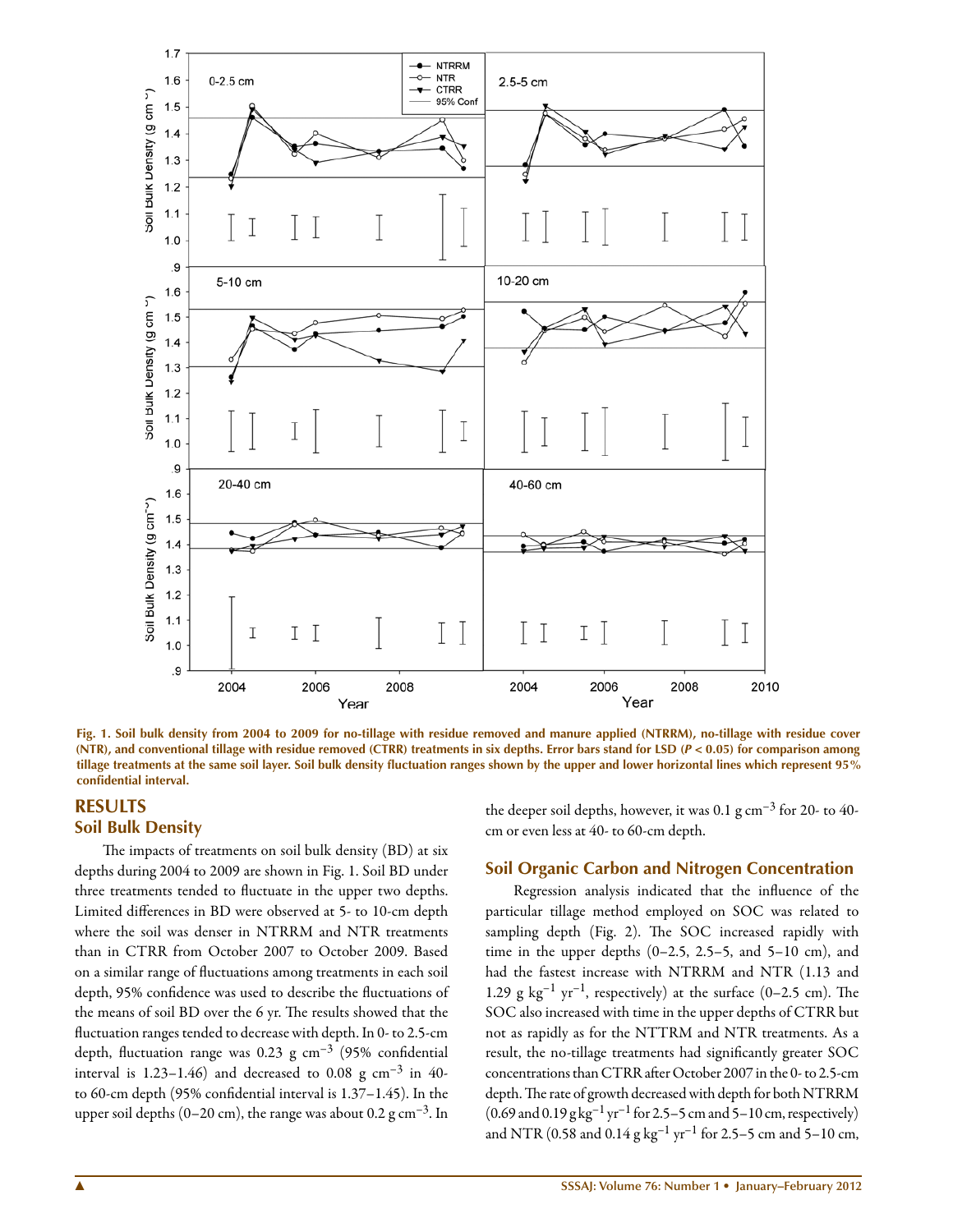

**Fig. 2. Change of soil organic carbon (SOC) concentration at six depths with time in three treatments from 2004 to 2009. Solid circles stand for no-tillage with residue removed and manure applied (NTRRM) treatment, hollow circles stand for no-tillage with residue cover (NTR), and solid triangles stand for conventional tillage with residue removed (CTRR) treatment. Solid, long dash and dash-dot lines represent linear regression lines for NTRRM, NTR, and CTRR treatments, respectively. Error bars represent LSD (***P* **< 0.05) for comparison among three treatments at same soil layer. The lowercase "a" stands for the linear regression slope which is the annual change of SOC concentration.**

respectively). As a result, differences among NTRRM, NTR, and CTRR were not significant for these depths.

The deeper depths (10–20, 20–40, and 40–60 cm) exhibited stable or negative trends for the NTRRM and NTR treatments. The only exception occurred at 20- to 40-cm depth, where a slightly positive growth  $(0.03 \text{ g kg}^{-1} \text{ yr}^{-1})$  was detected for NTRRM. In contrast, CTRR exhibited positive growth of SOC for all depth intervals down to 60 cm. The CTRR had similar growth rate of SOC concentration in 0- to 2.5 and 2.5- to 5-cm soil depths (0.44 and 0.45  $g\, kg^{-1}\, yr^{-1}$ ), but the growth rate exhibited a significant correlation decline with depth down to  $0.15$  g kg<sup>-1</sup> yr<sup>-1</sup> for the 40- to 60-cm depth. As a result, CTRR treatments tended to become greater in SOC concentration than the NTRRM and NTR treatments, but differences were only

significant at the 40- to 60-cm depth at the last sampling (October 2009).

Similar to the influences of tillage-residue management treatments on SOC concentrations, N concentrations increased with time, and differences among treatments were mostly in the upper  $(0-2.5 \text{ and } 2.5-5 \text{ cm})$  depths (Fig. 3). The growth rate of N concentration was positive in the upper depths but decreased with depth from 0.16, 0.08, 0.04 to 0.01 for NTRRM and 0.11, 0.09, 0.04, 0.02 for NTR for 0- to 2.5, 2.5- to 5, 5- to 10, and 10- to 20-cm depths, respectively. At 0- to 2.5-cm depth, soil N concentration in the NTRRM and NTR fields were both significantly higher than CTRR from October 2007 to October 2009, and N concentration in NTRRM was greater than NTR at 0 to 2.5 cm on October 2009. The three treatments had similar trends during 2004 to 2009 at all soil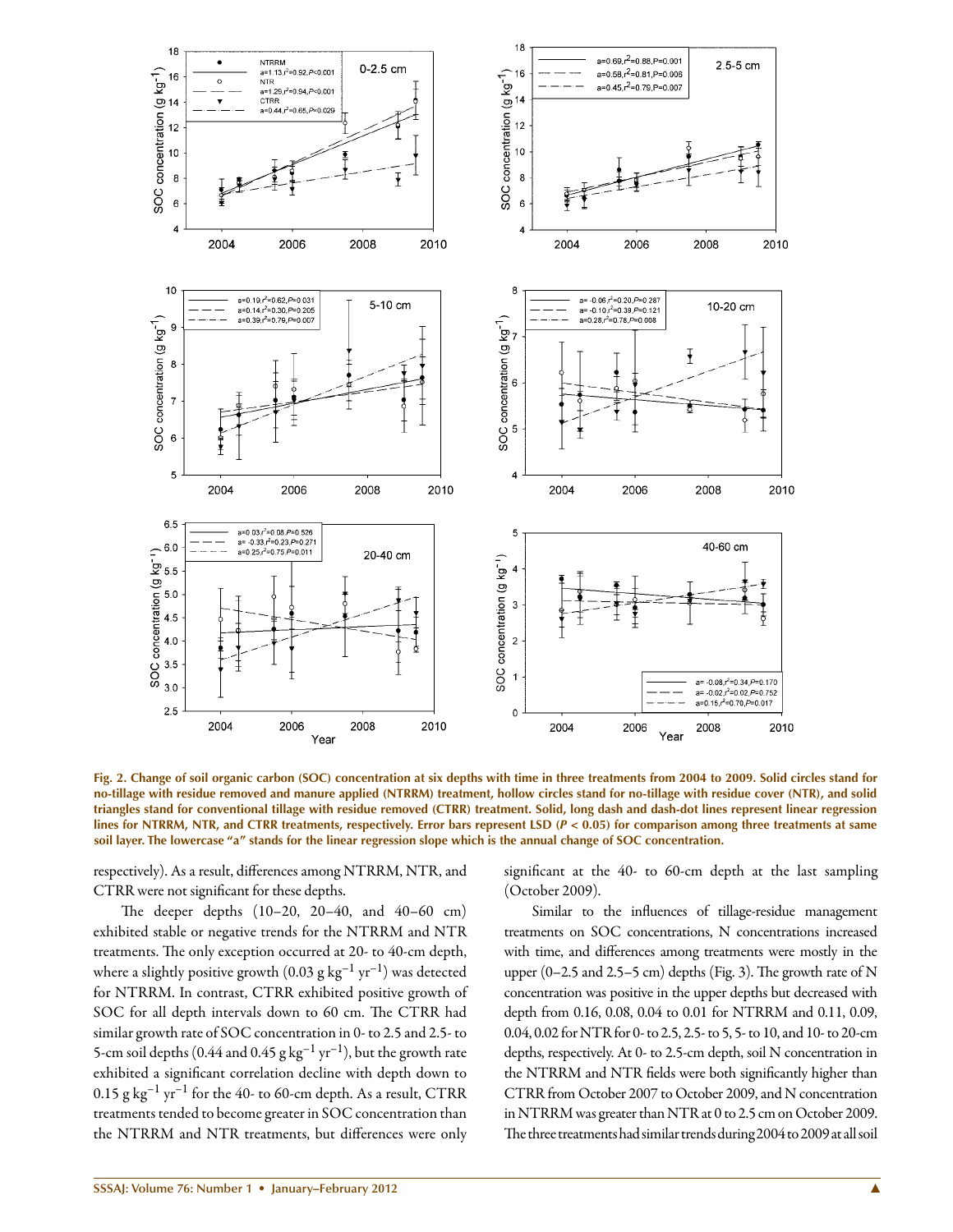

**Fig. 3. Change of total N concentration at six depths with year in three treatments from 2004 to 2009. Solid circles stand for no-tillage with residue removed and manure applied (NTRRM) treatment, hollow circles stand for no-tillage with residue cover (NTR), and solid triangles stand for conventional tillage with residue removed (CTRR) treatment. Solid, long dash and dash-dot lines represent linear regression lines for NTRRM, NTR, and CTRR treatments, respectively. Error bars represent LSD (***P* **< 0.05) for comparison among three treatments at same soil layer. The lowercase "a" stands for the linear regression slope which is the annual change of SOC concentration.**

depths. Positive trends of N concentration were observed at the 0- to 2.5, 2.5- to 5 and 5- to 10-cm depths; however, there was essentially no change in soil N among the treatments or over time at sampling depths below 10 cm.

#### **Soil Organic Carbon and Total Nitrogen Pools**

To calculate the SOC and total N pools at each depth interval, a common equivalent mass for all years, depths, and treatments was used to estimate the change in SOC and N mass with time among treatments (Table 3). As observed for the concentration, the SOC pool significantly increased with

time for NTRRM and NTR treatments in the upper two depths (0–5 cm) and for all depths (0–60 cm) for the CTRR treatment. Below 10 cm, the NTRRM and NTR treatments exhibited a decrease in SOC pool, but the changes with time were not significant. As a result, NTRRM and NTR both had significantly greater SOC pools than CTRR in the soil surface (0–2.5 cm) by the end of the study and NTRRM had significantly higher SOC pool than CTRR in the 2.5- to 5-cm depth. However, SOC pools in CTRR (14.01 and 10.33 Mg ha–1) were significantly higher than NTR (11.63 and 7.53 Mg ha<sup>-1</sup>) in 20- to 40 and 40to 60-cm depths and higher than NTTRM  $(8.65 \text{ Mg ha}^{-1})$  at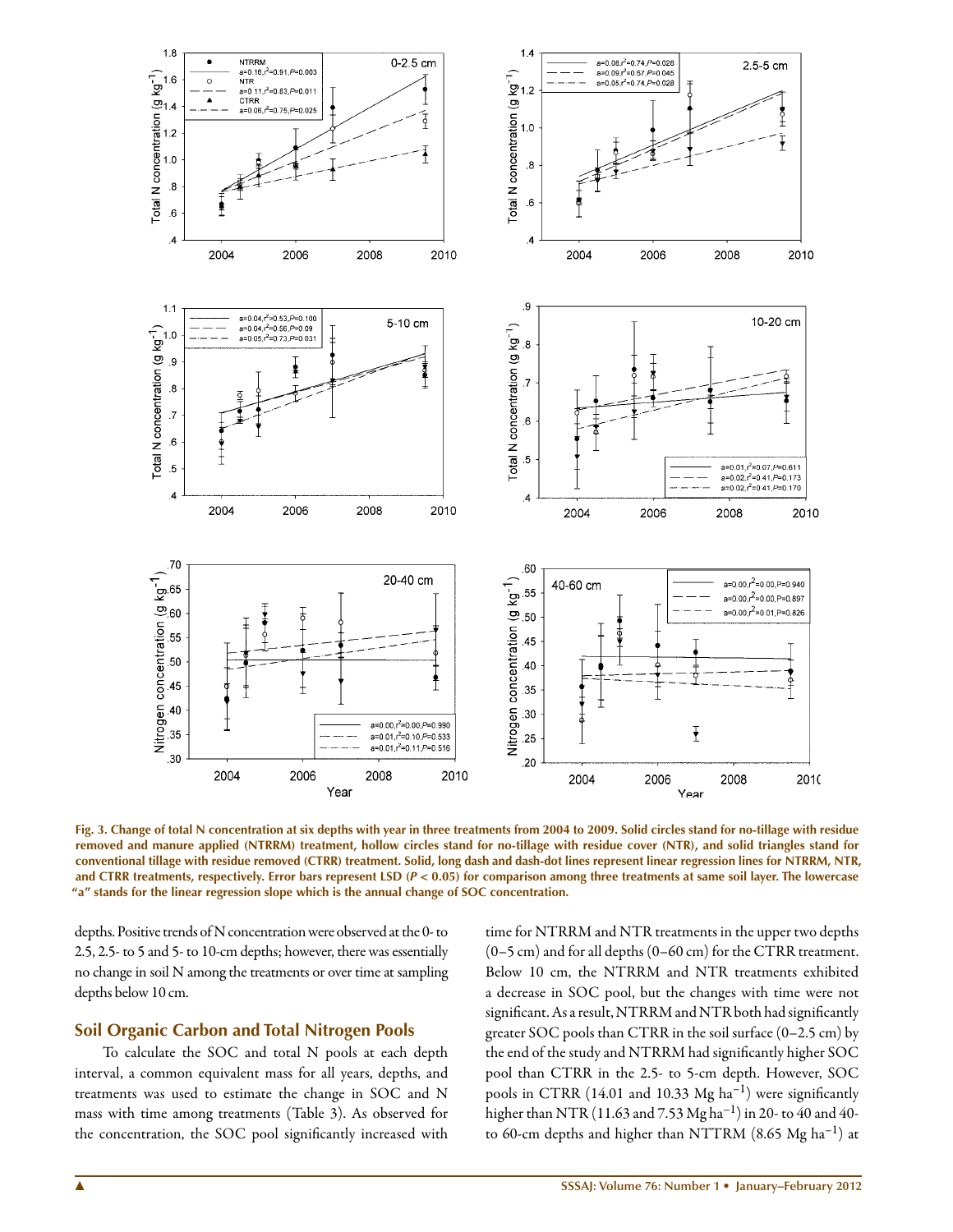|  |  |  |  |  |  | Table 3. Soil organic carbon (SOC) and total N pools in October 2009 and the rate of change from 2004 to 2009. |  |  |
|--|--|--|--|--|--|----------------------------------------------------------------------------------------------------------------|--|--|
|  |  |  |  |  |  |                                                                                                                |  |  |

| Depth     | <b>NTRRM+</b>    | <b>NTR</b>                                                         | <b>CTRR</b>    | <b>NTRRM</b>                                                                | <b>NTR</b>                                                  | <b>CTRR</b>                   |  |  |  |
|-----------|------------------|--------------------------------------------------------------------|----------------|-----------------------------------------------------------------------------|-------------------------------------------------------------|-------------------------------|--|--|--|
| cm        |                  | SOC pool in October 2009, Mg ha <sup>-1</sup> yr <sup>-1</sup>     |                | SOC change rate from 2004 to 2009‡, Mg ha <sup>-1</sup> yr <sup>-1</sup>    |                                                             |                               |  |  |  |
| $0 - 2.5$ | $5.00(0.53)a$ §¶ | 4.96(0.35)a                                                        | 3.47(0.55)b    |                                                                             | $0.40(r^2 = 0.92, P < 0.001)$ $0.46(r^2 = 0.94, P < 0.001)$ | $0.16(r^2 = 0.65, P = 0.03)$  |  |  |  |
| $2.5 - 5$ | 3.82(0.09)a      | $3.49(0.25)$ ab                                                    | $3.07(0.41)$ b |                                                                             | $0.25(r^2 = 0.88, P = 0.001)$ $0.21(r^2 = 0.81, P = 0.006)$ | $0.16(r^2 = 0.80, P = 0.007)$ |  |  |  |
| $5 - 10$  | 5.83(0.44)a      | 5.74(0.89)a                                                        | 6.08(0.80)a    |                                                                             | $0.14(r^2 = 0.61, P = 0.03)$ $0.10(r^2 = 0.30, P = 0.20)$   | $0.30(r^2 = 0.79, P = 0.007)$ |  |  |  |
| $10 - 20$ | 8.62(0.71)a      | 9.19(0.81)a                                                        | 9.93(1.57)a    |                                                                             | $-0.10(r^2 = 0.20, P = 0.31)$ $-0.16(r^2 = 0.39, P = 0.13)$ | $0.45(r^2 = 0.78, P = 0.008)$ |  |  |  |
| $20 - 40$ | 12.71(1.01)ab    | $11.63(0.19)$ b                                                    | 14.01(0.98)a   |                                                                             | $0.10(r^2 = 0.08, P = 0.53)$ $-0.37(r^2 = 0.32, P = 0.18)$  | $0.75(r^2 = 0.75, P = 0.01)$  |  |  |  |
| $40 - 60$ | $8.65(0.88)$ b   | $7.53(0.56)$ b                                                     | 10.33(0.38)a   | $-0.13(r^2 = 0.21, P = 0.30)$ $0.04(r^2 = 0.02, P = 0.79)$                  |                                                             | $0.43(r^2 = 0.70, P = 0.02)$  |  |  |  |
|           |                  | Total N pool in October 2009, Mg ha <sup>-1</sup> yr <sup>-1</sup> |                | Total N change rate from 2004 to 2009, Mg ha <sup>-1</sup> yr <sup>-1</sup> |                                                             |                               |  |  |  |
| $0 - 2.5$ | 0.54(0.04)a      | $0.46(0.02)$ b                                                     | 0.37(0.02)c    |                                                                             | $0.06(r^2 = 0.96, P < 0.001)$ $0.04(r^2 = 0.90, P = 0.003)$ | $0.02(r^2 = 0.92, P = 0.02)$  |  |  |  |
| $2.5 - 5$ | 0.40(0.03)a      | 0.39(0.01)a                                                        | $0.33(0.01)$ b | $0.03(r^2 = 0.80, P = 0.02)$                                                | $0.03(r^2 = 0.77, P = 0.02)$                                | $0.02(r^2 = 0.77, P = 0.02)$  |  |  |  |
| $5 - 10$  | 0.65(0.04)a      | 0.66(0.02)a                                                        | 0.67(0.06)a    | $0.03(r^2 = 0.45, P = 0.14)$                                                | $0.03(r^2 = 0.03, P = 0.05)$                                | $0.03(r^2 = 0.03, P = 0.05)$  |  |  |  |
| $10 - 20$ | 1.04(0.09)a      | 1.14(0.03)a                                                        | 1.06(0.06)a    | $0.01(r^2 = 0.07, P = 0.61)$                                                | $0.03(r^2 = 0.41, P = 0.17)$                                | $0.04(r^2 = 0.41, P = 0.17)$  |  |  |  |
| $20 - 40$ | 1.42(0.08)a      | 1.57(0.17)a                                                        | 1.72(0.23)a    | $0.00(r^2 = 0.00, P = 0.87)$                                                | $0.03(r^2 = 0.15, P = 0.45)$                                | $0.04(r^2 = 0.13, P = 0.47)$  |  |  |  |
| $40 - 60$ | 1.12(0.16)a      | 1.07(0.00)a                                                        | 1.11(0.08)a    | $0.00(r^2 = 0.00, P = 0.93)$                                                | $0.01(r^2 = 0.02, P = 0.80)$                                | $-0.01(r^2 = 0.02, P = 0.80)$ |  |  |  |

† NTRRM, no-tillage with residue removed and manure added; NTR, no-tillage with residue; CTRR, conventional tillage with residue removed.  $\pm n = 7$  for SOC and  $n = 6$  for total N.

§ Values are means with the standard deviation in parenthesis  $(n = 3)$ .

 $\P$  Different letters in a row designate significant differences ( $P < 0.05$ ) among same soil depth.

the deepest depth (40–60 cm) by October 2009. No differences were observed between NTRRM and NTR in SOC pool.

The three treatments had the same application rates of total N, but with different sources, and thus N availability to plants and mineralization potential could differ between treatments. Similar to what was observed with SOC pools, the total N pool exhibited a significant increase with time for all three treatments in the upper two depths (0–5 cm). However, changes with time, while generally positive, were not significant for all three treatments in the deeper depths. As a result, total N accumulated in the two upper depths was significantly greater for NTRRM and NTR treatments than CTRR. However, in the subsoil (below 5 cm), there were no significant differences in total N pool among treatments.

The SOC and N pools were combined for the two surface depths and compared to the remaining (5–60 cm) and total soil profile (0–60 cm) (Table 4). It is clear that no-tillage, with or without residue, is only impacting the surface depths while conventional tillage is also impacting the deeper depths. Treatments of NTRRM and NTR were both significantly higher in SOC and total N pools than CTRR at the surface (0–5 cm), but CTRR pools were higher below the surface (5–60 cm), for example, SOC. For the whole soil profile (0–60 cm), CTR had higher annual SOC pool change rate  $(2.24 \text{ Mg } \text{ha}^{-1})$ than NTR  $(0.27 \text{ Mg ha}^{-1})$ , and resulted in greater SOC pool  $(46.89 \text{ Mg ha}^{-1})$  than NTR  $(42.54 \text{ Mg ha}^{-1})$  in October 2009.

**Table 4. Soil organic carbon (SOC) and total N pools in October 2009 and mean rate of change for SOC and total N pools under three treatments in 0- to 5, 5- to 60 and 0- to 60-cm soil depths.**

| Depth    | <b>Treatmentst</b> | SOC pool in October 2009 | Mean change of SOC from 2004           | Total N pool in       | Mean change of total N from            |
|----------|--------------------|--------------------------|----------------------------------------|-----------------------|----------------------------------------|
|          |                    |                          | to 2009‡                               | October 2009          | 2004 to 2009                           |
|          |                    | $Mg$ ha <sup>-1</sup>    | $Mg$ ha <sup>-1</sup> yr <sup>-1</sup> | $Mg$ ha <sup>-1</sup> | $Mg$ ha <sup>-1</sup> yr <sup>-1</sup> |
| $0 - 5$  | <b>NTRRM</b>       | $8.82(0.60)a$ §¶         | $0.65(r^2 = 0.95, P < 0.001)$          | 0.94(0.04)a           | $0.08(r^2 = 0.93, P = 0.002)$          |
|          | <b>NTR</b>         | 8.45(0.43)a              | $0.66(r^2 = 0.91, P < 0.001)$          | $0.84(0.02)$ b        | $0.08(r^2 = 0.82, P = 0.01)$           |
|          | <b>CTRR</b>        | $6.54(0.96)$ b           | $0.32(r^2 = 0.80, P = 0.006)$          | 0.70(0.05)c           | $0.04(r^2 = 0.78, P = 0.02)$           |
| $5 - 60$ | <b>NTRRM</b>       | 35.80(0.44)b             | $0.01(r^2 = 0.00, P = 0.97)$           | 4.23(0.26)a           | $0.05(r^2 = 0.06, P = 0.63)$           |
|          | <b>NTR</b>         | 34.09(1.46)b             | $-0.40(r^2 = 0.29, P = 0.22)$ #        | 4.45(0.19)a           | $0.10(r^2 = 0.24, P = 0.33)$           |
|          | <b>CTRR</b>        | 40.35(1.18)a             | $1.92(r^2 = 0.87, P = 0.002)$          | 4.57(0.25)a           | $0.10(r^2 = 0.10, P = 0.54)$           |
| $0 - 60$ | <b>NTRRM</b>       | 44.63(0.27)ab            | $0.66(r^2 = 0.56, P = 0.05)$           | 5.17(0.23)a           | $0.14(r^2 = 0.20, P = 0.36)$           |
|          | <b>NTR</b>         | 42.54(1.45)b             | $0.27(r^2 = 0.12, P = 0.44)$           | 5.29(0.21)a           | $0.18(r^2 = 0.43, P = 0.16)$           |
|          | <b>CTRR</b>        | 46.89(2.61)a             | $2.24(r^2 = 0.88.P = 0.002)$           | 5.27(0.25)a           | $0.14(r^2 = 0.30.P = 0.25)$            |

† NTRRM, no-tillage with residue removed and manure added; NTR, no-tillage with residue; CTRR, conventional tillage with residue removed. ‡ Annual growth rate by regression line (*n* = 7 for SOC and *n* = 6 for total N).

§ Values are means with the standard deviation in parenthesis ( $n = 3$ ).

 $\P$  Different letters in a column designate significant differences ( $P < 0.05$ ) among treatments for the same soil depth.

# Negative values indicate soil depletion.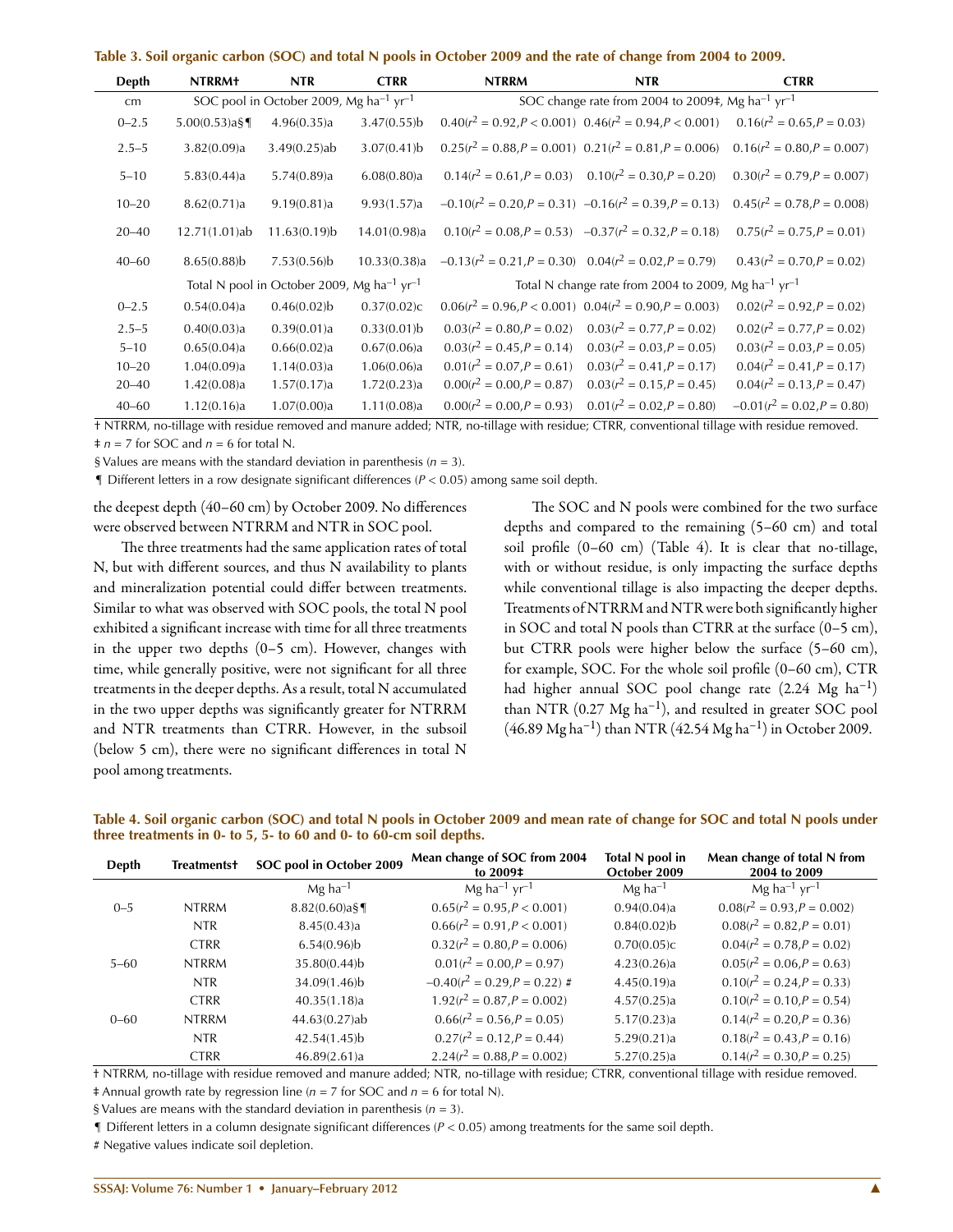# **Soil Carbon/Nitrogen Ratio**

The C/N ratio tended to decrease with time for NTRRM and NTR at all depths, however, the changes with time were not significant for the 6 yr study (Table 5). The changes in C/N ratios with time for CTRR tended to be negligible for most depths and were also not significant for all depths. It is conceivable that differences in C/N ratio among treatments may become significant if the study were performed longer. By October 2009, there were a couple of significant differences observed at deeper depths. The CTRR treatment had significantly higher C/N ratio than NTR in 10 to 20 cm and higher than NTRRM and NTR in 40- to 60-cm depth. In the entire 0- to 60-cm soil profile, CTRR (8.91) tended to be greater than NTRRM (8.64) and NTR (8.06) but differences were not significant at this point.

# **DISCUSSION**

#### **Effects of Tillage Managements on Soil Bulk Density**

Soil BD can be affected by tillage managements and is a vital parameter used to estimate SOC and total N pools. Unger and Jones (1998) found similar results after 12 yr of tillage treatments. Their main differences in soil BD were for 4- to 10-cm soil depth which was greater with no-tillage than with stubble mulch tillage among all soil depths down to 65 cm. For the current study, tillage loosened the upper soil (tillage depth was 10–15 cm) under CTRR treatment whereas NTRRM and NTR were denser due to lack of disturbance. The surface was compacted by machinery during seeding twice a year which could reconsolidate the surface soil depths (0–2.5 and 2.5–5 cm) in CTRR and prevent differences among treatments from being significant. Another potential reason for the limited differences among treatments was sampling time with respect to tillage timing. The soil was sampled in June and October, whereas tillage for CTRR treatment occurred after sampling in October, so there were 8 and 12 mo, respectively, of reconsolidation before sampling. Franzluebbers et al. (2007) showed that the decrease in bulk density of the soil surface by paraplowing was inversely related to the time lag between plowing and sampling, and that reductions lasted less than a year. As a result, the influence of tillage on soil BD in this study was insignificant.

Dam et al. (2005) observed a larger fluctuation range of BD at the upper 10 cm than 10- to 20- cm soil depths during an 11-yr tillage study. The fluctuation in soil BD with time, as expressed by the 95% confidence interval in Fig. 1, was twice as high at the surface as the 20- to 40 and 40- to 60-cm depths. This indicates that the influence of tillage-residue management system on soil BD was limited to the upper 20 cm depth in this study, which corroborates the study by Dam et al. (2005).

# **Effects of Tillage-Residue Management on Soil Organic Carbon and Total Nitrogen Pools**

Change in SOC pool is a process of soil establishing a new balance between inputs and outputs under different treatments (Lal et al., 1998). Generally, no-tillage with residue left in place has the potential for sequestering more SOC than conventional tillage in the upper soil depths for two reasons: (i) tillage destroys the protection provided by crop residue on the surface; and (ii) increases the oxidization of SOM which could be avoided by no-tillage treatment (Elliott, 1986). Although CTRR got less C input than NTRRM (from cattle manure) and NTR (from crop residue) in this study, it accumulated significantly greater SOC (2.24 Mg ha<sup>-1</sup> yr<sup>-1</sup>) than the other two treatments (0.66 and 0.27  $\text{Mg}$  ha<sup>-1</sup> yr<sup>-1</sup>, respectively) overall in the 0- to 60-cm soil profile. Christopher et al. (2009) reported similar results in a regional study to estimate the change of SOC pool after converting from CT to NT treatment. They found three groups under NT treatment contained significantly less SOC than CT in the 0- to 60-cm soil profile, and considered that time was a limitation for SOC sequestration under NT treatment. Six et al. (2002) also observed that sequestration of SOC after conversion from CT to NT was zero or negative in short-term studies, but accumulation of SOC under NT treatment was positive after 6 to 8 yr at the 0- to 30-cm soil depth. However, Follett et al. (2005) observed that no-tillage could sequester greater SOC than CT after a short-term (5 yr) treatment in Central Mexico. They also found that the deeper depth (15–30 cm) accumulates SOC faster than the upper soil depth (0–15 cm). Therefore, the 6 yr for this study may be enough to establish a new balance in SOC or total N pools.

No-tillage accumulated more SOC than CT only in the surface soil, but a reverse situation was observed below the tillage

|              | <b>NTRRM+</b>    | <b>NTR</b>                | <b>CTRR</b> | <b>NTRRM</b>                                    | <b>NTR</b>                                                                                | <b>CTRR</b>                  |  |
|--------------|------------------|---------------------------|-------------|-------------------------------------------------|-------------------------------------------------------------------------------------------|------------------------------|--|
| <b>Depth</b> |                  | C/N ratio in October 2009 |             | Mean change rate of C/N ratio from 2004 to 2009 |                                                                                           |                              |  |
| cm           |                  |                           |             |                                                 |                                                                                           |                              |  |
| $0 - 2.5$    | $9.26(0.46)a$ #§ | 10.90(0.78)a              | 9.45(1.42)a |                                                 | $-0.23(r^2 = 0.17, P = 0.42)$ $0.26(r^2 = 0.36, P = 0.20)$                                | $0.02(r^2 = 0.02, P = 0.79)$ |  |
| $2.5 - 5$    | 9.60(0.56)a      | 8.96(0.53)a               | 9.17(0.87)a |                                                 | $-0.09(r^2 = 0.03, P = 0.76)$ $-0.27(r^2 = 0.36, P = 0.21)$ $-0.02(r^2 = 0.01, P = 0.85)$ |                              |  |
| $5 - 10$     | 8.97(0.16)a      | 8.65(1.29)a               | 8.99(0.55)a |                                                 | $-0.17(r^2 = 0.33, P = 0.22)$ $-0.21(r^2 = 0.43, P = 0.16)$ $-0.09(r^2 = 0.07, P = 0.60)$ |                              |  |
| $10 - 20$    | $8.28(0.06)$ ab  | 8.03(0.52)                | 9.33(0.92)a |                                                 | $-0.26(r^2 = 0.50, P = 0.11)$ $-0.29(r^2 = 0.59, P = 0.07)$ $-0.16(r^2 = 0.54, P = 0.10)$ |                              |  |
| $20 - 40$    | 8.96(0.85)a      | 7.45(0.92)a               | 8.18(0.52)a |                                                 | $-0.10(r^2 = 0.07, P = 0.62)$ $-0.31(r^2 = 0.45, P = 0.15)$ $0.04(r^2 = 0.00, P = 0.90)$  |                              |  |
| $40 - 60$    | $7.77(0.38)$ b   | $7.07(0.52)$ b            | 9.33(0.98)a |                                                 | $-0.15(r^2 = 0.06, P = 0.64)$ $-0.81(r^2 = 0.54, P = 0.10)$ $0.50(r^2 = 0.16, P = 0.43)$  |                              |  |
| $0 - 60$     | 8.64(0.41)a      | 8.06(0.47)a               | 8.91(0.60)a |                                                 | $-0.15(r^2 = 0.20, P = 0.37)$ $-0.33(r^2 = 0.57, P = 0.08)$                               | $0.08(r^2 = 0.03, P = 0.72)$ |  |

Table 5. Soil organic carbon to total N (C/N) ratio in October 2009 and the mean rate of change (*n* = 6) under three treatments **during 2004 to 2009.**

† NTRRM, no-tillage with residue removed and manure added; NTR, no-tillage with residue; CTRR, conventional tillage with residue removed.

‡ Values are means with the standard deviation in parenthesis (*n* = 3).

§ Different letters in a row designate significantly differences ( $P < 0.05$ ) among treatments for the same soil depth.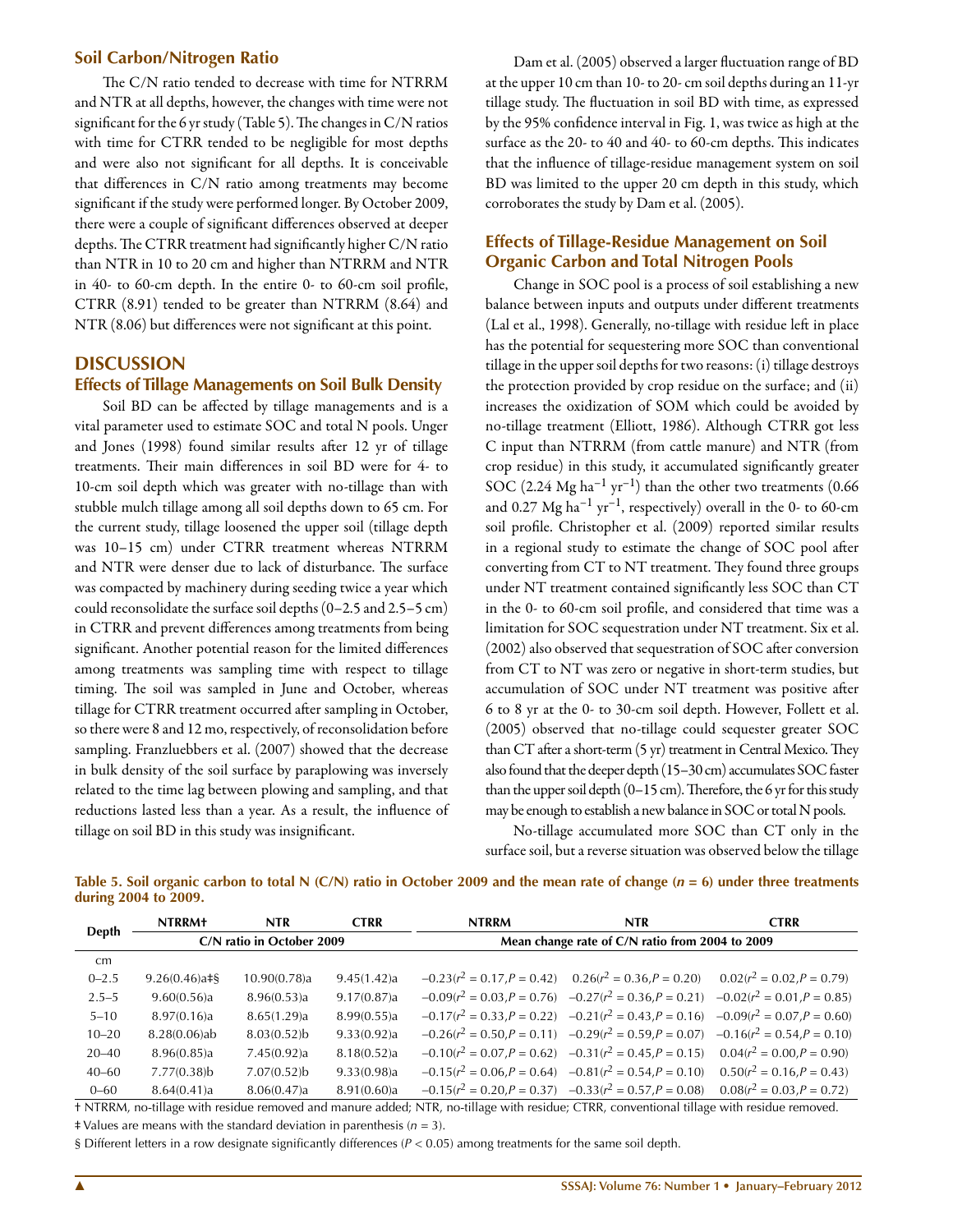layer, as has been previously reported (Gál et al., 2007; Machado et al., 2003). Gál et al. (2007) found a remarkable 23% greater SOC under CT treatment than NT in 30- to 50-cm soil depth, but NT gained more SOC than CT in the surface soil, and there was no significant difference between NT and CT in the SOC pools for the 0- to 50-cm soil profile. In this study, similar trends in SOC pools were observed in that accumulations with time at the surface (0–5 cm) were reversed to depreciation with time below 10 cm for NTRRM and NTR. Tillage incorporates crop residues (shallow roots and stubble) from the soil surface into the subsoil where the residues could be mineralized and stabilized as soil organic matter (Angers et al., 1997; Lorenz et al., 2005).

Which factors determine the change of SOC pool in the subsoil? For the effects on SOC pool in the subsoil, belowground biomass plays a main role (Amos and Walters, 2006; Gale et al., 2000). Kong and Six (2010) found that more than 50% of the root-derived C still remained in soil while only 4% residuederived C was in the soil by the end of the experiment. Many researchers (Ball-Coelho et al., 1998; de Rouw et al., 2010; Qin et al., 2005, 2006) have found that NT crops have greater root density near the surface. These differences in distribution of maize and wheat roots under NT or CT treatments could result in different SOC distributions with depth (Baker et al., 2007). Differences in rooting depth distributions is why VandenBygaart et al. (2011) recommended sampling deeper than 15 cm for perennial crops in Canada. Wu et al. (2008) studied the

change of SOC pools in two long-term (55 and 90 yr) irrigated regions of California. They concluded that long-term irrigation could significantly increase SOC pools in deeper (25–60 cm) soil depths as compared to native soils due to differences in rooting density with depth. In this study, although the surface soil was covered by crop residue under NTR and manure under NTRRM, lack of incorporation into the subsoil meant that these crop roots could not compensate for the SOC losses with depth (de Rouw et al., 2010).

In the whole soil profile (0–60 cm), NTRRM and NTR treatments accumulated total N in a similar rate with CTRR during the 6 yr (Table 4). This indicated that dry manure and mineral fertilizer sufficiently replaced the crop residue left on the surface with NTR. Although changes in C/N ratios with time were not significant, there were some interesting trends that could produce differences if continued beyond the 6-yr study period. The NTRRM and NTR treatments exhibited a declining trend in C/N ratio for the whole profile (0–60 cm) although NTR did exhibit a positive change in the 0- to 2.5 cm depth which could be the result of slower mineralization of crop residues in the surface (Blanco-Canqui and Lal, 2008; Torbert et al., 1997). A slight positive change  $(0.08 \,\mathrm{yr}^{-1})$  of C/N ratio was observed for the profile (0–60 cm) in CTRR. Follett et al. (2005) also observed similar trends of C/N ratio change between NT and CT treatments after a 5 yr tillage management. In contrast to Wright et al. (2007) and de Rouw et al. (2010), C/N ratio trended to be greater in CTRR than those in NTRRM and



**Fig. 4. Effects of tillage-residue management on grain yield and aboveground biomass of (A) wheat and (B) maize from 2004 to 2009. Error bars represent standard deviation. Different letters in a year designate significant differences (***P* **< 0.05) between tillage treatments (***P* **< 0.05); ND stands for no data.**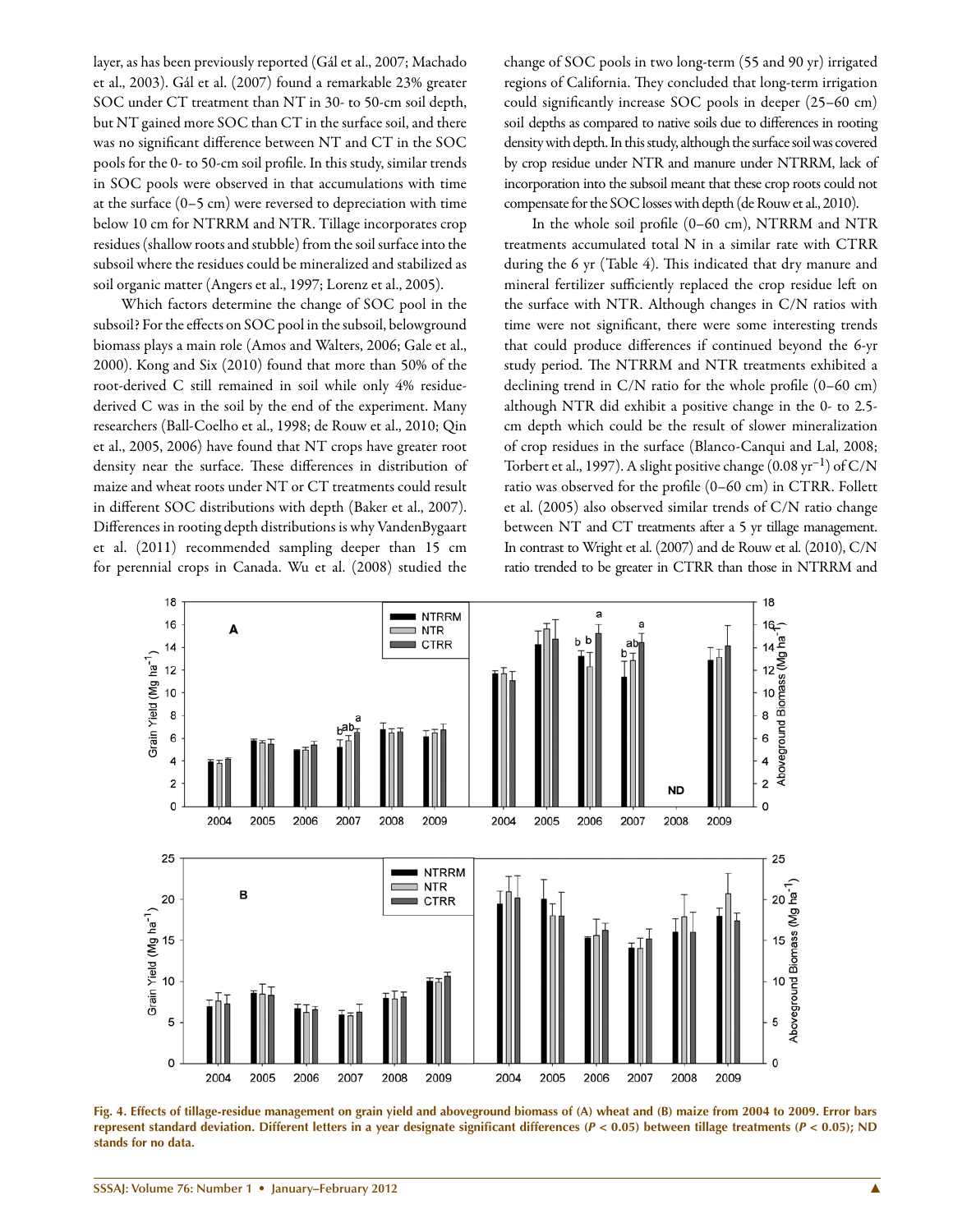NTR in 0- to 60-cm soil profile in this study but the differences were not significant.

# **Manure Substituted for Crop Residue in No-Tillage**

Application of manure as a nutrient source in no-tillage system could increase the soil C pool (Sainju et al., 2008; Thelen et al., 2010). After 10 yr, Sainju et al. (2008) found that treatments with poultry litter could sequester more SOC and N compared with inorganic N fertilizer regardless of tillage. In this study, the results indicated that a small amount of dry manure  $(4 \text{ Mg ha}^{-1} \text{ yr}^{-1})$  could replace crop residue input and compensate for the C, N, and other nutrients lost due to residue removal, thereby enabling similar grain yield and aboveground biomass production as when crop residues are left on croplands (Fig. 4). Reasonable use of crop residue is important for many aspects: forage, biofuel production, protecting soil from erosion (Lal, 2009), and sustainable agriculture. There has been a concern about whether the residue from double-cropped systems should be used to produce biofuels (Lal and Pimentel, 2009; Tilman et al., 2009). These results provide a potential solution for a level double-cropped region where soil erosion is not a concern, but needs more time to assess the long-term effects on soil fertility and agriculture productivity.

# **CONCLUSIONS**

This 6-yr study measured the change of SOC and total N pools under no-tillage with residue replaced by manure, notill with residue left on the surface, and conventional tillage with residue removed in the NCP, and their impact on crop productivity and biomass production. Soil under NTRRM and NTR treatments had greater SOC and total N than CTRR in the surface (0–5 cm). However, these patterns were not reflective of the subsoil SOC and total N concentrations. As a result, SOC pools for the whole soil profile (0–60 cm) were significantly different in the order CTRR > NTRRM > NTR, whereas differences in total N pools were not significant. These data reveal the importance of quantifying the entire soil profile to validly evaluate the role of tillage and residue management in the NCP.

These data supported the following conclusions for the NCP region: (i) NTRRM and NTR only sequestered more SOC and total N in the surface (0–5 cm) than CTRR; and the subsoil (5– 60 cm) exhibited a net loss of SOC in NTR treatments, whereas CTRR could sequester SOC over the entire 60-cm depth; (ii) Using a fixed small amount of manure  $(4 \text{ Mg ha}^{-1} \text{ yr}^{-1})$ under no-tillage to substitute for the crop residue removed for the NTR treatment  $(10 \text{ Mg ha}^{-1} \text{ yr}^{-1})$  resulted in more SOC sequestration; (iii) CTRR was more effective than NTRRM and NTR in SOC sequestration; and (iv) use of no-tillage with residue or with manure substituting for residue removed did not produce significantly better yields or biomass production than conventional tillage with residue removed and the only occasions in which significant differences were observed, the conventional tillage system was superior.

These results help in understanding and estimating the effects of tillage-residue management on the SOC pools in subsoil and the whole soil profile in the NCP. However, further research should be performed in near future, such as accessing the effects of microbial decomposer communities on SOC losses, and defining the lower limit for using crop residues with no-tillage in this region. Sustainable agriculture in the NCP is important to food security in China; altough, 6-yr study indicated conventional tillage with residue removed was siutable in the NCP, additional long-term studies on the effects of tillage and residue management on SOC pools are seriously needed in the region.

#### **ACKNOWLEDGMENTS**

This work was jointly supported by the Chinese Academy of Sciences (XDA050500001, grant KSCX1-YW-09-06 and Hundred Talents Program) and the Ministry of Science and Technology of China (grant 2004CB720501). Authors thank Yuhong Dong, Xiaoqin Dai, Yinxia Zhu, and Bin Li for their participation in the field measurement. Also we thank three anonymous reviewers for their constructive comments, which helped in improving the manuscript.

#### **REFERENCES**

- Amos, B., and D.T. Walters. 2006. Maize root biomass and net rhizodeposited carbon. Soil Sci. Soc. Am. J. 70:1489–1503. doi:10.2136/sssaj2005.0216
- Angers, D.A., M.A. Bolinder, M.R. Carter, E.G. Gregorich, C.F. Drury, B.C. Liang, R.P. Voroney, R.R. Simard, R.G. Donald, R.P. Beyaert, and J. Martel. 1997. Impact of tillage practices on organic carbon and nitrogen storage in cool, humid soils of eastern Canada. Soil Tillage Res. 41:191– 201. doi:10.1016/S0167-1987(96)01100-2
- Baker, J.M., T.E. Ochsner, R.T. Venterea, and T.J. Griffis. 2007. Tillage and soil carbon sequestration–What do we really know? Agric. Ecosyst. Environ. 118:1–5. doi:10.1016/j.agee.2006.05.014
- Ball-Coelho, B.R., R.C. Roy, and C.J. Swanton. 1998. Tillage alters corn root distribution in coarse-textured soil. Soil Tillage Res. 45:237–249. doi:10.1016/S0167-1987(97)00086-X
- Blanco-Canqui, H., and R. Lal. 2008. No-tillage and soil-profile carbon sequestration: An on-farm assessment. Soil Sci. Soc. Am. J. 72:693–701. doi:10.2136/sssaj2007.0233
- Blanco-Canqui, H., R.J. Stephenson, N.O. Nelson, and D.R. Presley. 2009. Wheat and sorghum residue removal for expanded uses increases sediment and nutrient loss in runoff. J. Environ. Qual. 38:2365–2372. doi:10.2134/ jeq2009.0021
- Christopher, S.F., R. Lal, and U. Mishra. 2009. Regional study of no-till effects on carbon sequestration in the midwestern United States. Soil Sci. Soc. Am. J. 73:207–216. doi:10.2136/sssaj2007.0336
- Dam, R.F., B.B. Mehdi, M.S.E. Burgess, C.A. Madramootoo, G.R. Mehuys, and I.R. Callum. 2005. Soil bulk density and crop yield under eleven consecutive years of corn with different tillage and residue practices in a sandy loam soil in central Canada. Soil Tillage Res. 84:41–53. doi:10.1016/j.still.2004.08.006
- de Rouw, A., S. Huon, B. Soulileuth, P. Jouquet, A. Pierret, O. Ribolzi, C. Valentin, E. Bourdon, and B. Chantharath. 2010. Possibilities of carbon and nitrogen sequestration under conventional tillage and no-till cover crop farming (Mekong valley, Laos). Agric. Ecosyst. Environ. 136:148– 161. doi:10.1016/j.agee.2009.12.013
- Du, Z., T. Ren, and C. Hu. 2010. Tillage and residue removal effects on soil carbon and nitrogen storage in the North China Plain. Soil Sci. Soc. Am. J. 74:196–202. doi:10.2136/sssaj2009.0048
- Ellert, B.H., and J.R. Bettany. 1995. Calculations of organic matter and nutrients stored in soils under contrasting management regimes. Can. J. Soil Sci. 75:529–538. doi:10.4141/cjss95-075
- Elliott, E.T. 1986. Aggregate structure and carbon, nitrogen, and phosphorus in native and cultivated soils. Soil Sci. Soc. Am. J. 50:627–633. doi:10.2136/ sssaj1986.03615995005000030017x